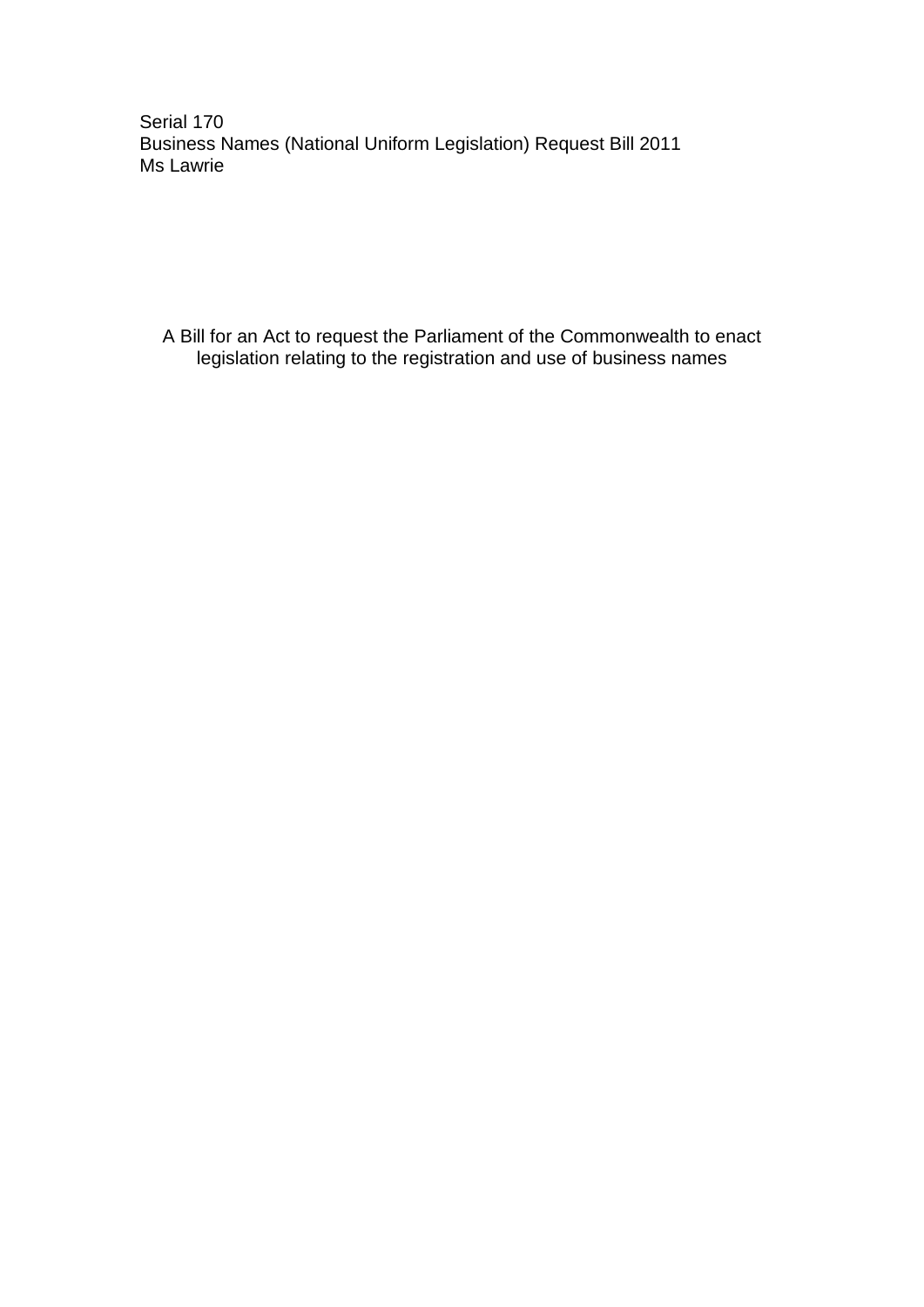# NORTHERN TERRITORY OF AUSTRALIA

#### BUSINESS NAMES (NATIONAL UNIFORM LEGISLATION) REQUEST ACT 2011

#### Act No. [ ] of 2011 \_\_\_\_\_\_\_\_\_\_\_\_\_\_\_\_\_\_\_\_

\_\_\_\_\_\_\_\_\_\_\_\_\_\_\_\_\_\_\_\_

# Table of provisions

| $2 \left( \frac{1}{2} \right)$ |  |
|--------------------------------|--|
| $3^{\circ}$                    |  |
| $4\overline{ }$                |  |
| $5^{\circ}$                    |  |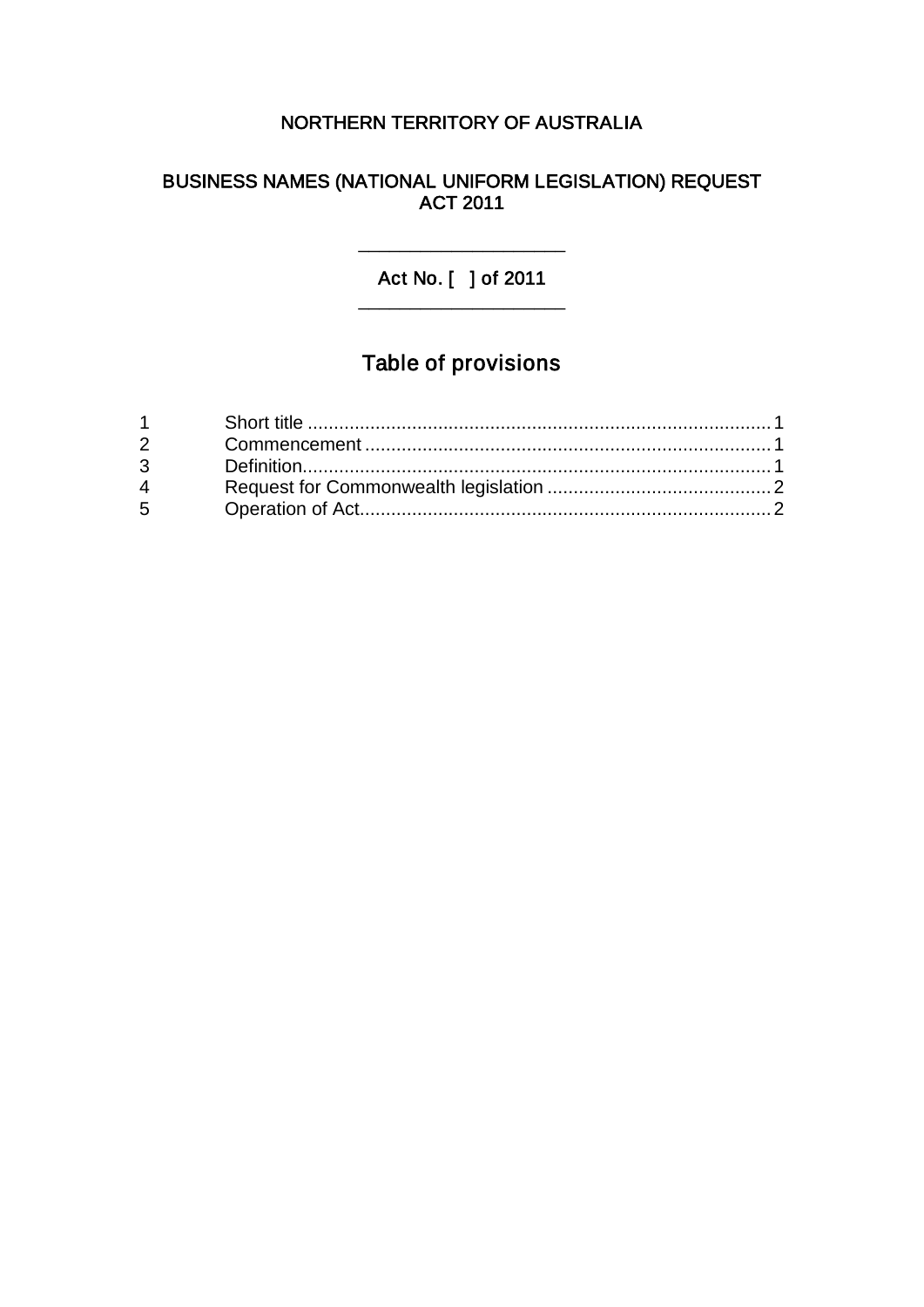

# NORTHERN TERRITORY OF AUSTRALIA \_\_\_\_\_\_\_\_\_\_\_\_\_\_\_\_\_\_\_\_

## Act No. [ ] of 2011 \_\_\_\_\_\_\_\_\_\_\_\_\_\_\_\_\_\_\_\_

An Act to request the Parliament of the Commonwealth to enact legislation relating to the registration and use of business names

> [Assented to  $[$  ] 2011] [Second reading [ ] 2011]

### The Legislative Assembly of the Northern Territory enacts as follows:

#### 1 Short title

This Act may be cited as the *Business Names (National Uniform* Legislation) Request Act 2011.

#### 2 Commencement

This Act commences on the day fixed by the Administrator by Gazette notice.

#### 3 Definition

In this Act:

tabled text means the text of the following proposed Bills for Commonwealth Acts as tabled in the House of Assembly of Tasmania on 5 July 2011 by or on behalf of the Minister introducing the Bill for the Business Names (Commonwealth Powers) Act 2011 of that State in that House of Assembly:

- (a) Business Names Registration Bill 2011;
- (b) Business Names Registration (Transitional and Consequential Provisions) Bill 2011.